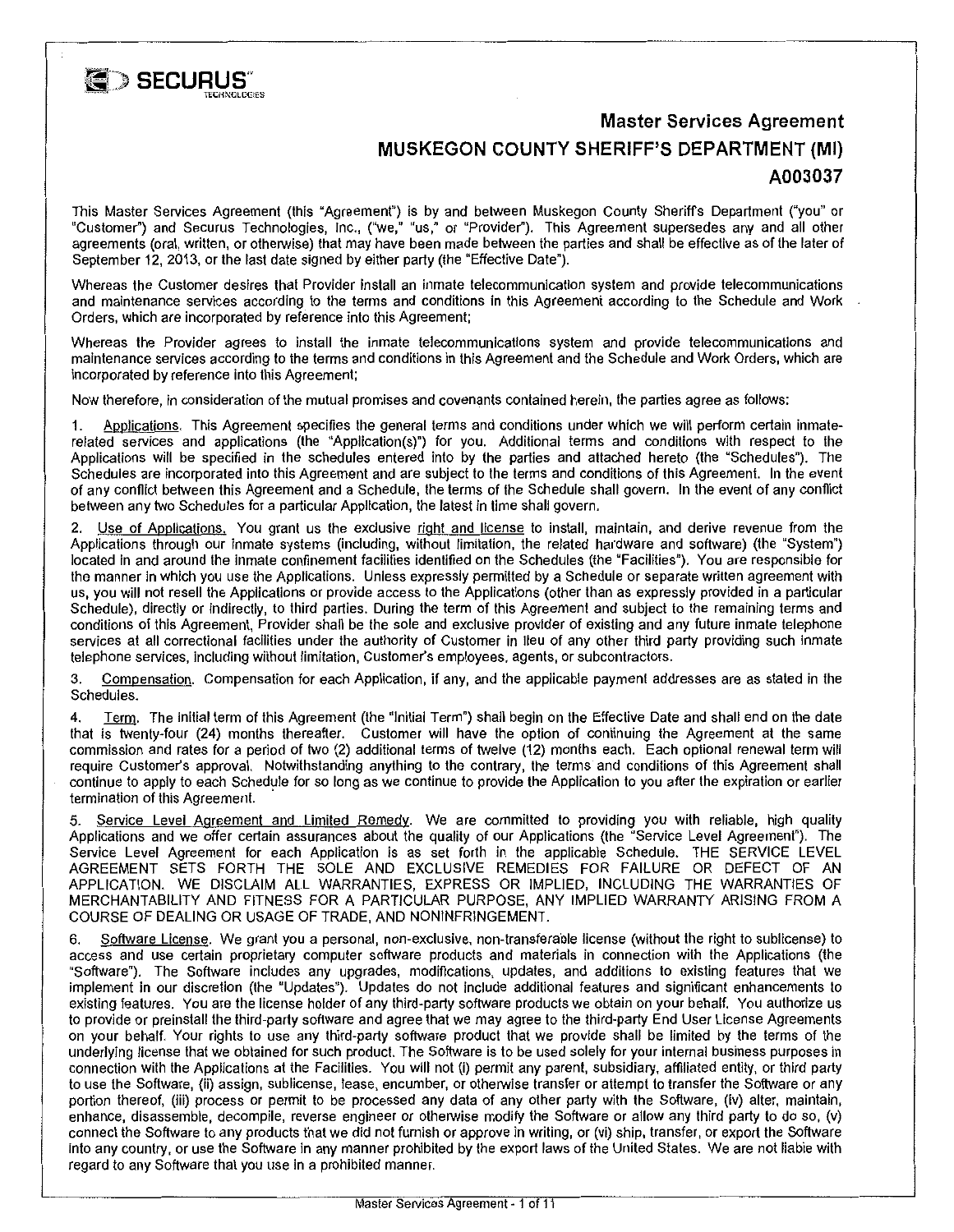7. Ownership and Use. The System, the Applications, and related records, data, and information shall at all times remain our sole and exclusive property unless prohibited by law, in which event, we shall have the unlimited right to use such records, data, and information for investigative and law enforcement purposes. However, during lhe term of this Agreement and for a reasonable period of time thereafter, we will provide you with reasonable access to the records. We (or our licensors, if any) have and will retain all right, title, interest, and ownership in and to (i) the Software and any copies, custom versions, modifications, or updates of the Software, (ii) all related documentation, and (iii) any trade secrets, know-how, methodologies, and processes related to our Applications, the System, and our other products and services (the "Materials"). The Materials constitute proprietary information and trade secrets of Provider and its licensors, whether or not any portion thereof is or may be the subject of a valid copyright or patent.

8. Legality/Limited License Agreement. For services related to Applications which may allow you to monitor and record inmate or other administrative telephone calls, or transmit or receive inmate electronic messages ("e-mail"); by providing the Application, we make no representation or warranty as to the legality of recording or monitoring inmate or administrative telephone calls or transmitling or receiving inmate e-mail messages. Further, you retain custody and ownership of all recordings, and inmate e-mail messages; however you grant us a perpetual limited license to compile, store, and access recordings or inmate calls and access inmate e-mail messages for purposes of (i) complying with the requests of officials at the Facility, (ii) disclosing information to requesting law enforcement and correctional officials as they may require for investigative, penological or public safety purposes, (iii) performing billing and collection functions, or (iv) maintaining equipment and quality control purposes. This license does not apply to recordings of inmate calls or e-mail messages with their attorneys or to recordings or e-mail messages protected from disclosure by other applicable privileges.

9. Confidentiality and Non-Disclosure. The System, Applications, and related call records and information (the "Confidential Information") shall at all times remain confidential to Provider. You agree that you will not disclose such Confidential Information to any third party without our prior written consent. Because you will be able to access confidential information of third parties that is protected by certain federal and state privacy laws through the Software and Applications, you shall only access the Software with computer systems thai have effective firewall and anti-virus protection. Moreover, you acknowledge that the contents of this contract constitute proprietary trade secrets and represent that you have not disclosed the terms and conditions of this Agreement to anyone outside of your organization save your legal representative. You warrant that you will keep the terms and conditions of this Agreement confidential and, unless required by court order or statute, will not disclose such information without Provider's express written consent (except that you may disclose the contents of this Agreement to your attorney or tax advisor, if any, but only after informing those persons that they must keep confidential the information contained herein). Before complying with any such court order or statute, you agree to notify Provider so that it may assert any rights to non-disclosure that it may have under the applicable law.

10. Claims. To the fullest extent allowed by applicable law, each party by itself and/or its employees, agents, or contractors agrees to be responsible for any loss, cost, claim, liability, damage, and expense (including, without limitation, reasonable attorney's fees and expenses) (collectively "Claims") arising out of (i) a breach of its own representations, warranties, and/or covenants contained herein, or (ii) gross negligence or willful misconduct, or (iii) actual or alleged intellectual property infringement.

Furthermore, the parties understand and agree that each one is subject to federal, state, and local laws and regulations, and each party bears the burden of its own compliance. The Provider agrees to install and implement the Inmate Telephone System according to the law governing the Provider, the instruction it receives from the Customer as to the Customer's requirements under the law, and according to the Customer's facility's demographics. The Customer agrees to indemnify the Provider against any and all Claims arising out of or related to instruction Provider receives from the Customer.

11. Insurance. We maintain comprehensive general liability insurance having limits of not less than \$2,000,000.00 in the aggregate. You agree to provide us with reasonable and timely written notice of any claim, demand, or cause of action made or brought against you arising out of or related to the utilization of the Applications and the System in which the Provider is brought in as a co-defendant in the Claim. We have the right to defend any such claim, demand, or cause of action at our sole cost and expense and within our sole and exclusive discretion. You agree not to compromise or settle any claim or cause of action arising out of or related to the use of the Applications or System without our prior written consent, and you are required to assist us with our defense of any such claim, demand, or cause of action.

12. Default and Termination. If either party defaults in the performance of any obligation under this Agreement, then the nondefaulting party shall give the defaulting party written notice of its default setting forth with specificity the nature of the default. If the defaulting party fails to cure its default within thirty (30) days after receipt of the notice of default, then the non-defaulting party shall have the right to terminate this Agreement upon thirty (30) days written notice and pursue all other remedies available to the non-defaulting party, either at law or in equity. Notwithstanding the foregoing, the thirty (30) day cure period shall be extended to ninety (90) days if the default is not reasonably susceptible to cure within such thirty (30) day period, but only if the defaulting party has begun to cure the default during the thirty (30) day period and diligently pursues the cure of such default. Notwithstanding the foregoing, if you breach your obligations in the section entitled "Software License" or the section entitled "Confidentiality'', then we shall have the right to terminate this Agreement immediately.

13. Limitation of Liability. NOTWITHSTANDING ANYTHING TO THE CONTRARY IN THIS AGREEMENT, NEITHER PARTY SHALL HAVE ANY LIABILITY FOR INDIRECT, INCIDENTAL, SPECIAL, OR CONSEQUENTIAL DAMAGES, LOSS OF PROFITS OR INCOME, LOST OR CORRUPTED DATA, OR LOSS OF USE OR OTHER BENEFITS, HOWSOEVER CAUSED AND EVEN IF DUE TO THE PARTY'S NEGLIGENCE, BREACH OF CONTRACT, OR OTHER FAULT, EVEN IF SUCH PARTY HAS BEEN ADVISED OF THE POSSIBILITY OF SUCH DAMAGES. OUR AGGREGATE LIABILITY TO YOU RELATING TO OR ARISING OUT OF THIS AGREEMENT, WHETHER IN CONTRACT, TORT OR OTHERWISE, SHALL NOT EXCEED THE AMOUNT WE PAID YOU DURING THE TWELVE (12) MONTH PERIOD BEFORE THE DATE THE CLAIM AROSE.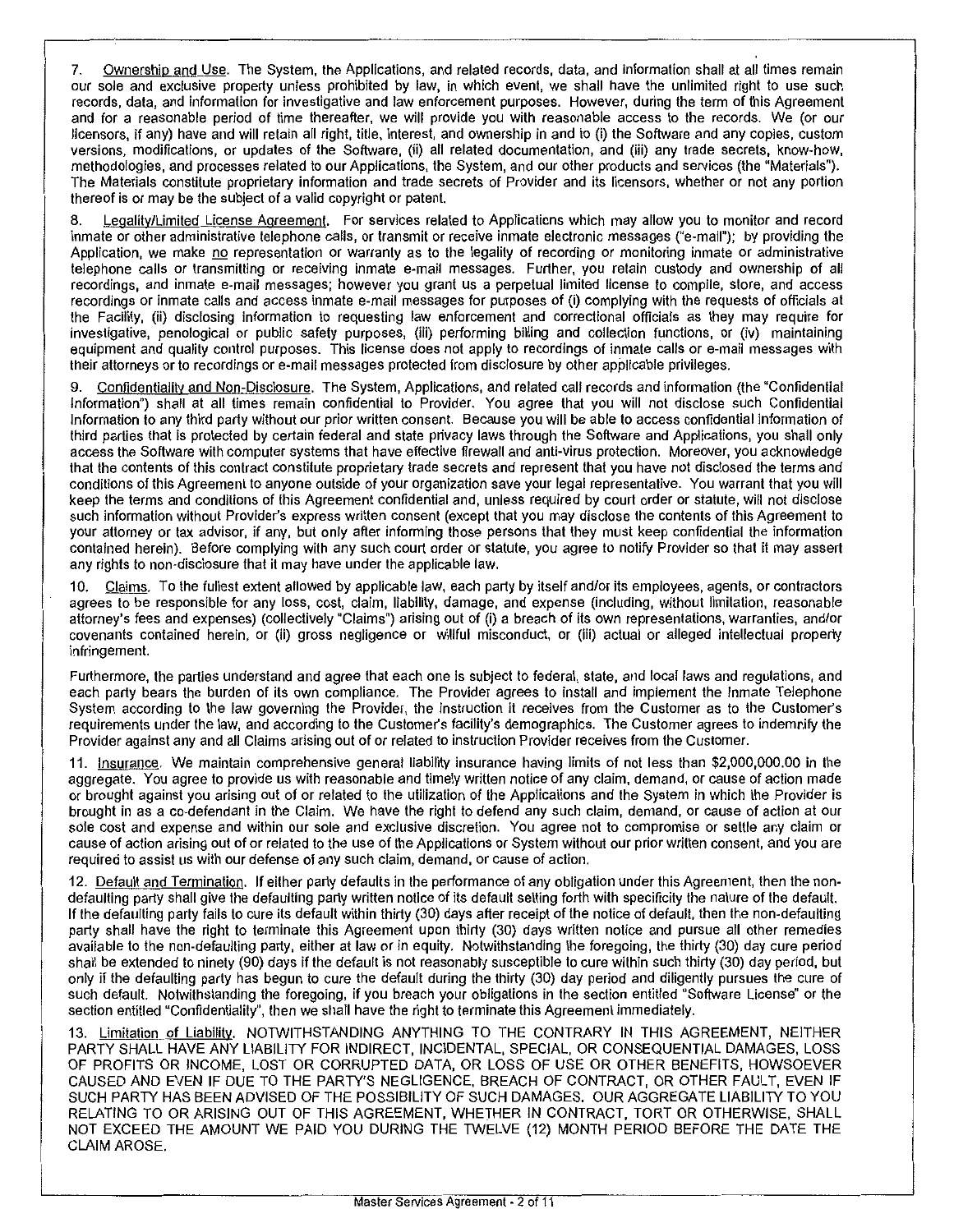14. Uncontrollable Circumstance. We reserve the right to renegotiate or terminate this Agreement upon sixty (60) days advance written notice if circumstances outside our control related to the Facilities (including, without limitation, changes in rates, regulations, or operations mandated by law; material reduction in inmate population or capacity; material changes in jail policy or economic conditions; acts of God; actions you take for security reasons (such as lock-downs)) negatively impact our business; however, we shall not unreasonably exercise such right. Further, Customer acknowledges that Provider's provision of the services is subject to certain federal, state or local regulatory requirements and restrictions which are subject to change from time-to-time and nothing contained herein to the contrary shall restrict Provider from taking any steps necessary to perform in compliance therewith.

15. Injunctive Relief. Both parties agree that a breach of any of the obligations set forth in the sections entitled "Software License," "Ownership and Use," and "Confidentiality" would irreparably damage and create undue hardships for the other party. Therefore, the non-breaching party shall be entitled to immediate court ordered injunctive relief to stop any apparent breach of such sections, such remedy being in addition to any other remedies available to such non-breaching party.

16. Force Majeure. Either party may be excused from performance under this Agreement to the extent that performance is prevented by any act of God, war, civil disturbance, terrorism, strikes, supply or market, failure of a third party's performance, failure, fluctuation or non-availability of electrical power, heat, light, air conditioning or telecommunications equipment, other equipment failure or similar event beyond its reasonable control; provided, however that the affected party shall use reasonable efforts to remove such causes of non-performance.

17. Notices. Any notice or demand made by either party under the terms of this Agreement or under any statute shall be in writing and shall be given by personal delivery; registered or certified U.S. mail, postage prepaid; or commercial courier delivery service, to the address below the party's signature below, or to such other address as a party may designate by written notice in compliance with this section. Notices shall be deemed delivered as follows: personal delivery - upon receipt; U.S. mail - five days after deposit; and courier - when delivered as shown by courier records.

18. No Third-party Beneficiary Rights. The parties do not intend to create in any other individual or entity the status of a third-party beneficiary, and this Agreement shall not be ccnstrued so as to create such status. The rights, duties, and obligations contained herein shall operate only between the parties and shall inure solely to their benefit. The provisions of this Agreement are intended to assist only the parties in determining and performing their obligations hereunder, and the parties intend and expressly agree that they alone shall have any legal or equitable right to seek to enforce this Agreement, to seek any remedy arising out of a party's performance or failure to perform any term or condition of this Agreement, or to bring an action for the breach of this Agreement.

19. Miscellaneous. This Agreement shall be governed by and construed in accordance with the laws of the State of Michigan. No waiver by either party of any event of default under this Agreement shall operate as a waiver of any subsequent default under the terms of this Agreement. If any provision of this Agreement is held to be invalid or unenforceable, the validity or enforceability of the other provisions shall remain unaffected. This Agreement shall be binding upon and inure to the benefit of Provider and Customer and their respective successors and permitted assigns. Except for assignments to our affiliates or to any entity that succeeds to our business in connection with a merger or acquisition, neither party may assign this Agreement without the prior written consent of the other party. Each signatory to this Agreement warrants and represents that he or she has the unrestricted right and requisite authority to enter into and execute this Agreement, to bind his or her respective party, and to authorize the installation and operation of the System. Provider and Customer each shall comply, at its own expense, with all applicable laws and regulations in the performance of their respective obligations under this Agreement and otherwise in their operations. Nothing in this Agreement shall be deemed or construed by the parties or any other entity to create an agency, partnership, or joint venture between Customer and Provider. This Agreement cannot be modified orally and can only be modified by a written instrument signed by all parties. The parties' rights and obligations, which by their nature would extend beyond the termination, cancellation, or expiration of this Agreement, shall survive such termination, cancellation, or expiration (including, without limitation, any payment obligations for services or equipment received before such termination, cancellation, or expiration). This Agreement may be executed in ccunterparts, each of which shall be fully effective as an original, and all of which together shall constitute one and the same instrument. Each party agrees that delivery of an executed copy of this Agreement by facsimile transmission or by PDF e-mail attachment shall have the same force and effect as hand delivery with original signatures. Each party may use facsimile or PDF signatures as evidence of the execution and delivery of this Agreement to the same extent that original signatures can be used. This Agreement, together with the exhibits and Schedules, constitutes the entire agreement of the parties regarding the subject matter set forth herein and supersedes any prior or contemporaneous oral or written agreements or guarantees regarding the subject matter set forth herein.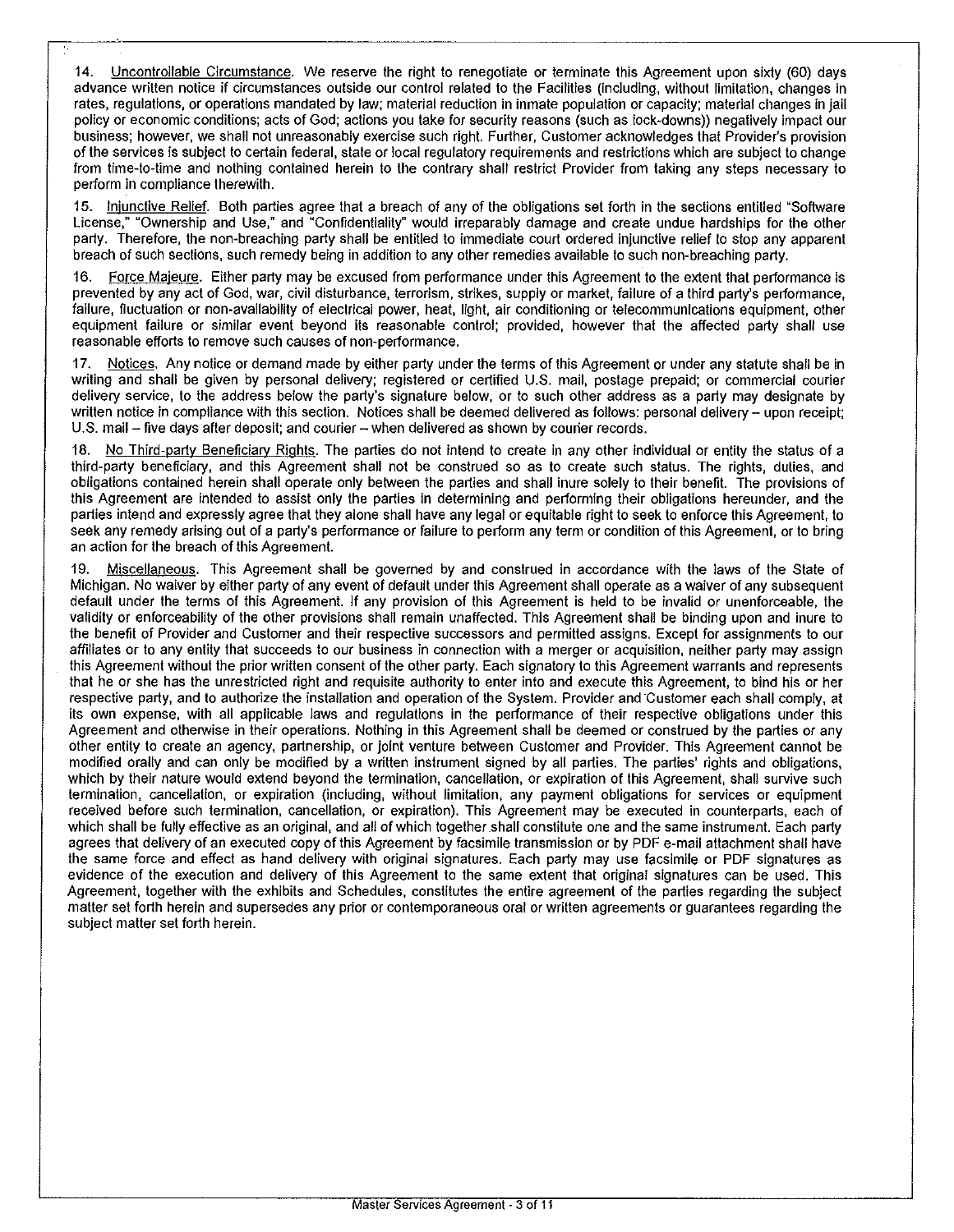# EXECUTED as of the Effective Date.

| CUSTOMER:<br>Muskegon County Sheriff's Department | PROVIDER:<br>Securus Technologies, Inc.                                                         |
|---------------------------------------------------|-------------------------------------------------------------------------------------------------|
| By:                                               | By:                                                                                             |
| Name:                                             | <b>Robert Pickens</b><br>Name:                                                                  |
| Title:                                            | Chief Operating Officer<br>Title:                                                               |
| Date:                                             | Date:                                                                                           |
| <b>Customer's Notice Address:</b>                 | Provider's Notice Address:                                                                      |
| 25 W. Walton Avenue<br>Muskegon, MI 49442         | 14651 Dallas Parkway, Suite 600<br>Dallas, Texas 75254<br>Attention: General Counsel            |
|                                                   | Phone: (972) 277-0300                                                                           |
|                                                   | Provider's Payment Address:                                                                     |
|                                                   | 14651 Dallas Parkway, Suite 600<br>Dallas, Texas 75254<br><b>Attention: Accounts Receivable</b> |
|                                                   |                                                                                                 |

# Please return signed contract to:

14651 Dallas Parkway Sixth Floor Dallas, Texas 75254 Attention: Contracts Administrator Phone: {972) 277-0300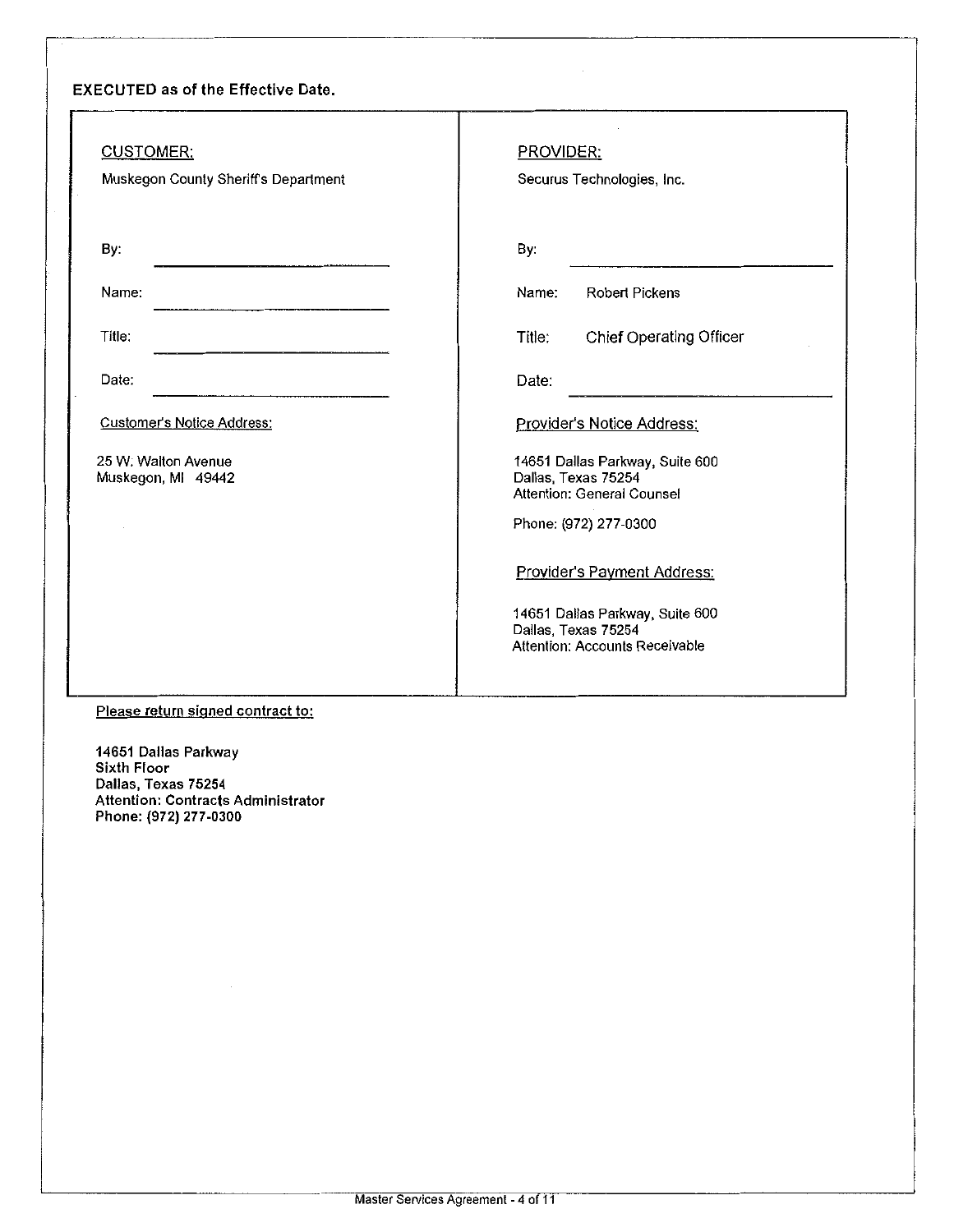# **Schedule MUSKEGON COUNTY SHERIFF'S DEPARTMENT (MI) A003037**

This Schedule is between Securus Technologies, Inc. ("we" or "Provider"), and Muskegon County Sheriffs Department ("you" or "Customer") and is part of and governed by the Master Services Agreement (the "Agreement") executed by the parties. The terms and conditions of the Agreement are incorporated herein by reference. This Schedule shall be coterminous with the Agreement ("Schedule Effective Date").

A. Applications. We will provide the following Applications:

## CALL MANAGEMENT SYSTEM

### DESCRIPTION:

Secure Call Platform: Secure Call Platform ("SCP") provides through its centralized system automatic placement of calls by inmates without the need for conventional live operator services. In addition, SCP has the ability to (a) monitor and record inmate calls, (b) automatically limit the duration of each call to a certain period designated by us, (c) maintain call detail records in accordance with our standard practices, (d) automatically shut the System on or off, and (e) allow free calls to the extent required by applicable law. We will be responsible for all billing and collections of inmate calling charges but may contract with third parties to perform such functions. SCP will be provided at the Facilities specified in the chart below.

#### COMPENSATION:

Collect Calls. We will pay you commission (the "Commission") based on the Gross Revenues that we earn through the completion of collect calls placed from the Facilities as specified in the chart below. "Gross Revenues" shall mean all gross billed revenues relating to completed collect calls generated by and through the Inmate Telecommunications System. Regulatory required and other items such as federal, state and local charges, taxes and fees, including transaction funding fees, transaction fees, credits, billing recovery fees, charges billed by non-LEC third parties, and promotional programs are excluded from revenue to the Provider. We shall remit the Commission for a calendar month to you on or before the 30th day after the end of the calendar month in which the calls were made (the "Payment Date"). All Commission payments shall be final and binding upon you unless we receive written objection within sixty (60) days after the Payment Date. Your payment address is as set forth in the chart below. You shall notify us in writing at least sixty (60) days before a Payment Date of any **change in your payment address.** 

Signing Bonus. On the first day of the month following this Schedule Effective Date, we will pay you a one-time signing bonus of \$67,500.00. If the Agreement is terminated for any reason before the end of the Initial Term, you will refund to us an amount equal to the signing bonus times a fraction, the numerator of which is the number of months between the date of termination and the end of the Initial Term, and the denominator of which is the number of months in the Initial Term plus interest on the prorated amount in the amount of the lower of (a) fifteen percent (15%) per annum and (b) the maximum rate allowed by law. You shall pay any such refund within ten (10) days after any such termination, or at our election, we may deduct the refund from any Commission we owe you. Customer acknowledges and understands that the signing bonus is a one-time payment, not a recurring or annual payment.

#### FACILITIES AND RELATED SPECIFICATIONS:

| <b>Eacility Name and Address</b>                                      | <b>Type of Call</b><br>Management<br>Service. | 'Commission'<br>∍Percentage | Revenue Base for<br>Calculation of<br>Commission | <b>Commissions Payment</b><br>Address |
|-----------------------------------------------------------------------|-----------------------------------------------|-----------------------------|--------------------------------------------------|---------------------------------------|
| Muskegon County Jail<br>125 W. Walton Avenue<br>Muskegon, MI<br>49442 | <b>SCP</b>                                    | 63.5%                       | Gross Revenues                                   | --SAME--                              |

# CENTRALIZED NET CENTRIC. VOIP, DIGITAL TRANSMITTED CALL MANAGEMENT SYSTEM

## DESCRIPTION:

Secure Calling Platform User Interface. We will provide you with the Software regarding the Secure Calling Platform Interface which may be used only on computers and other equipment that meets or exceeds the specifications in the chart below, which we may amend from time to time ("Compatible Equipment"). Customer represents that (i) it wilt be responsible for distributing and assigning licenses to its end users; (ii) it will use the SCP User Interface for law1ul purposes and shall not transmit, retransmit or store material in violation of any federal or state laws or regulation; and (iii) it will monitor and ensure that its licensed end users comply as directed herein.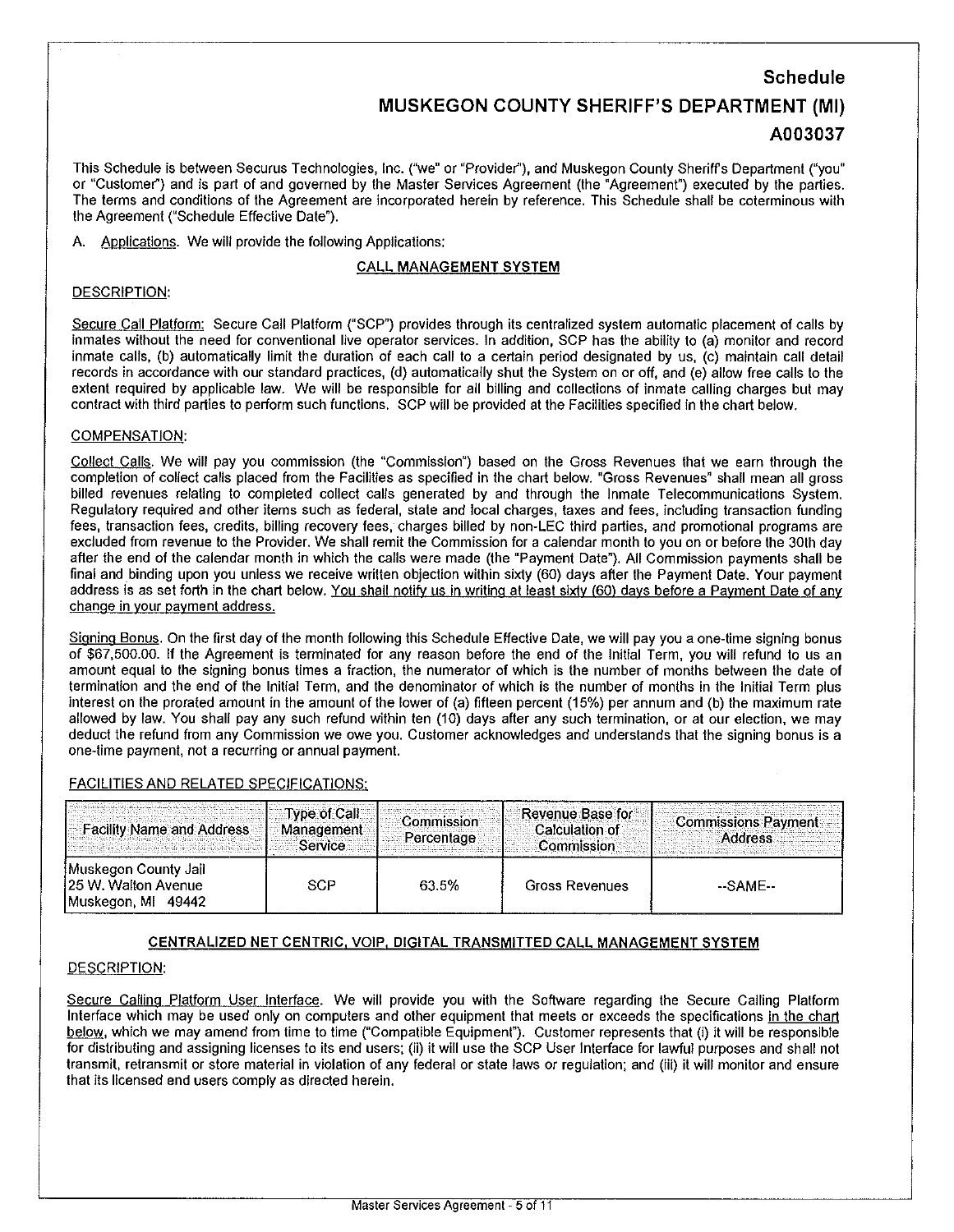| 487 : 122 X ISBN 999 999 999 999 999 999 999<br>WORKSTATION REQUIREMENTS AND RECEIVED AND RECEIVED AND RECEIVED AND RECEIVED AND RECEIVED AND RECEIVED AND REC |                                                                                                                                                                                                                        |  |
|----------------------------------------------------------------------------------------------------------------------------------------------------------------|------------------------------------------------------------------------------------------------------------------------------------------------------------------------------------------------------------------------|--|
| Processor                                                                                                                                                      | 2 gigahertz (GHz) or higher processor                                                                                                                                                                                  |  |
| <b>Operating System</b>                                                                                                                                        | Windows XP*, Windows Vista, Windows 7                                                                                                                                                                                  |  |
| Browser                                                                                                                                                        | Internet Explorer 8 or newer                                                                                                                                                                                           |  |
| Memory:                                                                                                                                                        | At least 1 gigabyte (GB) of RAM (2GB recommended) - use of<br>Windows 7 may require additional memory                                                                                                                  |  |
| <b>Drive</b>                                                                                                                                                   | CD-RW or DVD-RW drive                                                                                                                                                                                                  |  |
| Display                                                                                                                                                        | Super VGA (1,024 x 768) or higher resolution video adapter                                                                                                                                                             |  |
| Peripherals                                                                                                                                                    | Keyboard and Microsoft Mouse or compatible pointing device                                                                                                                                                             |  |
| Internet                                                                                                                                                       | High speed internet access (dial up is not supported)                                                                                                                                                                  |  |
| Installed Software                                                                                                                                             | Microsoft Silverlight 4.0 or newer, Microsoft .NET Framework 4,<br>Adobe Reader 9.5 or newer, Microsoft Office Excel Viewer, Quick<br>Time 7 or newer, Windows Media Player, Antivirus, WinZip or other<br>zip utility |  |

'XP Media center edition not supported

# **SERVICE LEVEL AGREEMENT**

We agree to repair and maintain the System in good operating condition (ordinary wear and tear excepted), including, without limitation, furnishing all parts and labor. All such maintenance shall be conducted in accordance with the service levels in Items 1 through 10 below. All such maintenance shall be provided at our sole cost and expense unless necessitated by any misuse of, or destruction, damage, or vandalism to any premises equipment by you (not inmates at the Facilities), in which case, we may recoup the cost of such repair and maintenance through either a Commission deduction or direct invoicing, at our option. You agree to promptly notify us in writing after discovering any misuse of, or destruction, damage, or vandalism to, the said equipment. If any portion of the System is interfaced with other devices or software owned or used by you or a third party, then we shall have no obligation to repair or maintain such other devices or software. This SERVICE LEVEL AGREEMENT does not apply to any provided Openworkstation(s) (see below). For the services contemplated hereunder, we may provide, based upon the facilities requirements, two types of workstations (personal computer / desktop / laptop / terminal): The "Openworkstation" is an open non-secured workstation which permits administrative user rights for facility personnel and allows the facilities an ability to add additional third-party software. Ownership of the Openworkstation is transferred to the facility along with a three-year product support plan with the hardware provider. We have no obligation to provide any technical and field support services for an Openworkstation. CUSTOMER IS SOLELY RESPONSIBLE FOR THE MAINTENANCE OF ANY OPENWORKSTATIONS(S).

**1.** Outage Report: Technical Support. If either of the following occurs: (a) you experience a System outage or malfunction or (b) the System requires maintenance (each a "System Event"), then you will promptly report the System Event to our Technical Support Department ("Technical Support"). You may contact Technical Support 24 hours a day, seven days a week (except in the event of planned or emergency outages) by telephone at 866-558-2323, by email at TechnicaiSupport@securustech.net, or by facsimile at 800-368-3168. We will provide you commercially reasonable notice, when practical, before any Technical Support outage.

2. Priority Classifications. Upon receipt of your report of a System Event, Technical Support will classify the System Event as one of the following three priority levels·

| Priority 1 | 130% or more of the functionality of the System is adversely affected by the System Event.                                              |
|------------|-----------------------------------------------------------------------------------------------------------------------------------------|
| Priority 2 | 15% - 29% of the functionality of the System is adversely affected by the System Event.                                                 |
| Priority 3 | 15% or less of the functionality of the System is adversely affected by the System Event. Single and<br>multiple phones related issues. |

3. Response Times. After receipt of notice of the System Event, we will respond to the System Event within the following time periods:

| Priority 1 | 2 hours  |
|------------|----------|
| Priority 2 | 24 hours |
| Priority 3 | 72 hours |

4. Response Process. In the event of a System Event, where the equipment is located on Customer premises, Technical Support will either initiate remote diagnosis and correction of the System Event or dispatch a field technician to the Facility (in which case the applicable regional dispatcher will contact you with the technician's estimated time of arrival), as necessary. In the event a System Event occurs in the centralized SCP system, technical support will initiate remote diagnosis and correction of the System Event.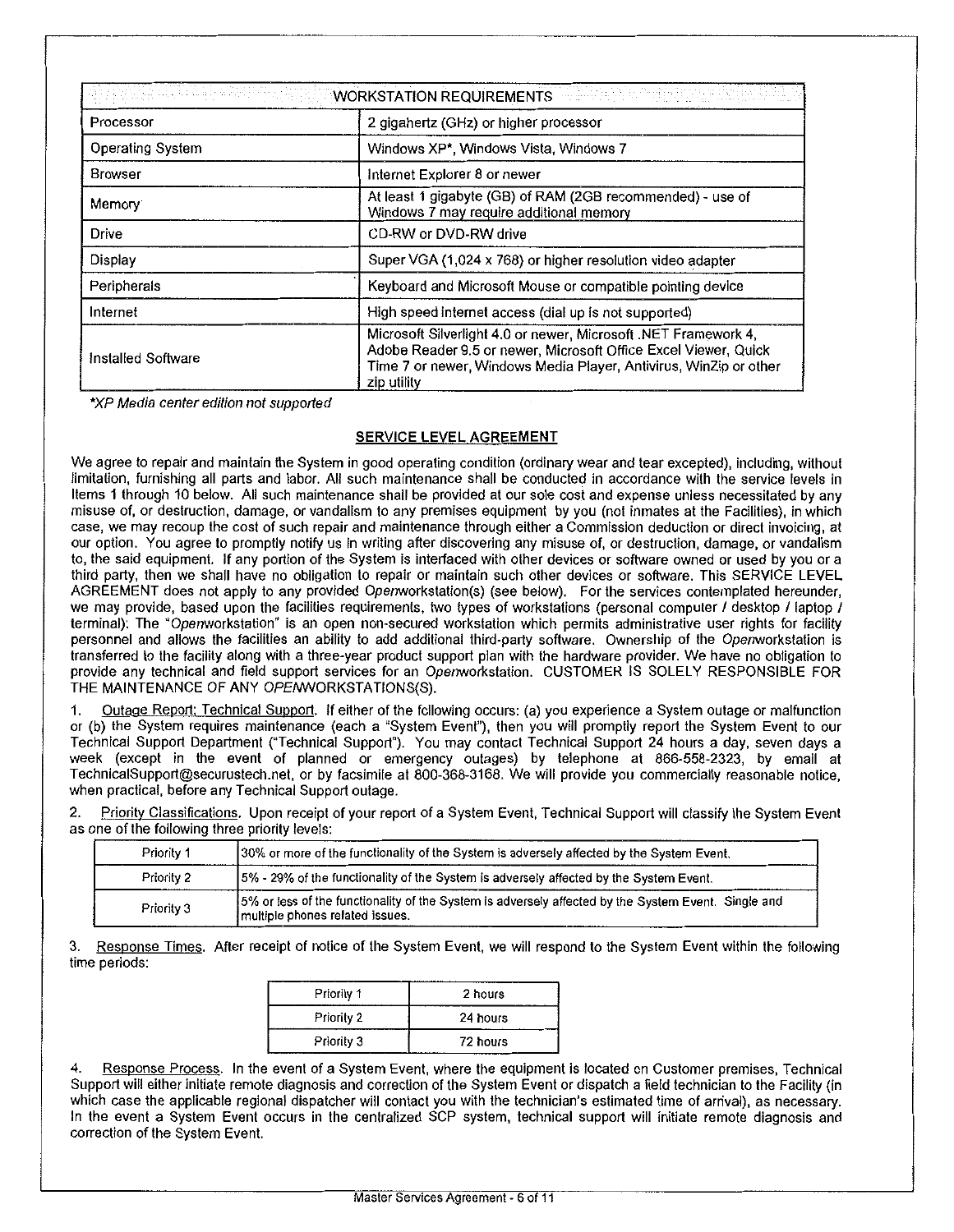5. Performance of Service. All of our repair and maintenance of the System will be done in a good and workmanlike manner at no cost to you except as may be otherwise set forth in the Agreement. Any requested modification or upgrade to the System that is agreed upon by you and us may be subject to a charge as set forth in the Agreement and will be implemented within the time period agreed by the parties.

6. Escalation Contacts. Your account will be monitored by the applicable Territory Manager and Regional Service Manager. In addition, you may use the following escalation list if our response time exceeds 36 hours: first to the Technical Support Manager or Regional Service Manager, as applicable, then to the Director of Field Services, then to the Executive Director, Service.

7. Notice of Resolution. After receiving internal notification that a Priority 1 System Event has been resolved, a technician will contact you to confirm resolution. For a Priority 2 or 3 System Event, a member of our customer satisfaction team will confirm resolution.

8. Monitoring. We will monitor our back office and validation systems 24 hours a day, seven days a week.

9. Required IGR. You are responsible for providing a dedicated isolated grounded receptacle ("IGR") for use in connection with the primary System. Upon request we will provide you with the specifications for the IGR. If you are unable to or do not provide the IGR, then we will provide the IGR on a time and materials basis at the installer's then-current billing rates. provided that we are not responsible for any delay caused by your failure to provide the IGR.

10. End-User Billing Services and Customer Care. Our Securus Correctional Billing Services department will maintain dedicated customer service representatives to handle end-user issues such as call blocking or unblocking and setting up end-user payment accounts. The customer service representatives are available 24 hours a day, 7 days a week by telephone at 800-844-6591, via chat by visiting our website www.securustech.net, by email at CustomerService@Securustech.net, and by facsimile at 972-277-0714. In addition, we will maintain an automated inquiry system on a toll-free customer service phone line that will be available to end-users 24 hours a day, 7 days a week to provide basic information and handle most routine activities. We will also accept payments from end-users by credit card, check, and cash deposit (such as by money order, MoneyGram or Western Union transfer).

#### INSTANT PAY'" PROGRAM

#### **DESCRIPTION**

The Instant Pay'" promotional program optimizes the call routing at Facilities by connecting as many calls as possible. If a call is attempted but there is no account or calling card open or in use to pay for the call, the call can be routed to the Instant Pay Program. The Instant Pay Program will offer the called party additional options to connect the call as well as provide information and promotional messaging on how to create a prepaid AdvanceConnect<sup>TM</sup> Account.

#### COMPENSATION

Pay Now™. Pay Now<sup>™</sup> is an instant paid payment product available to facilities that have the Instant Pay promotional calling program installed that allows the called party to instantly pay for a single call using a debit or credit card in real-time as the call is being initiated. With Pay Now'", the called party may immediately pay using a credit or debit card for one single call or may elect to setup and / or fund a prepaid AdvanceConnect account. Provider will compensate the Customer at a rate of one and 60/100 dollars (\$1.60) for each call accepted and paid for using Pay Now™. Pay Now™ is not subject to any other compensation.

Text2Connect™. Text2Connect™ is a promotional program designed to get inmates in touch with Friends and Family members quickly and to encourage them to set up a prepaid AdvanceConnect<sup>TM</sup> account. If (a) an inmate attempts a call to a mobile phone, (b) the facility allows calls to mobile phones, and (c) the call cannot be billed by Provider, then call control will be assumed by our third-party provider. Our third-party provider will prompt the called party to double opt-in to accept and confirm the charges for a premium SMS text message and continue the call. Charges for the message are billed by the called party's mobile provider on their mobile phone bill. The called party receives a text message receipt for the call charges and is given instructions on how to open a prepaid AdvanceConnect™ account. Text2Connect™ is available through our third-party processor who maintains relationships with select mobile phone companies around the country and manages the connection.

Text2Connect™ promotional calls are not commissionable, and Provider will pay the Customer a bonus payment of thirty cents (\$0.30) for each transaction fee billed and collected by the wireless carrier completed through the Text2Connect<sup>TM</sup> platform. Bonus payments for each applicable connection will be added to your existing monthly commission statement. Text2Connect™ is not subject to any other compensation.

## AUTOMATED INFORMATION SERVICES

#### DESCRIPTION.

We will provide the Automated Information Services (AIS<sup>TM</sup>) as described herein through our third party vendor, Telerus. The AIS<sup>TM</sup> application is designed to automate internal inquiries from detainees and outside calls from friends and family members on one single platform. In addition, the application is designed to allow inmates' friends & families the ability to open or fund a pre-paid telephone account as well as fund an inmate's trust account. The application is accessed through a telephone IVR system that is available to all callers. Once facility staff has uploaded all required information, the system is able to automate information such as:

- **o** Commissary Balances (pending MIS system data flow)
- **o** Charge Information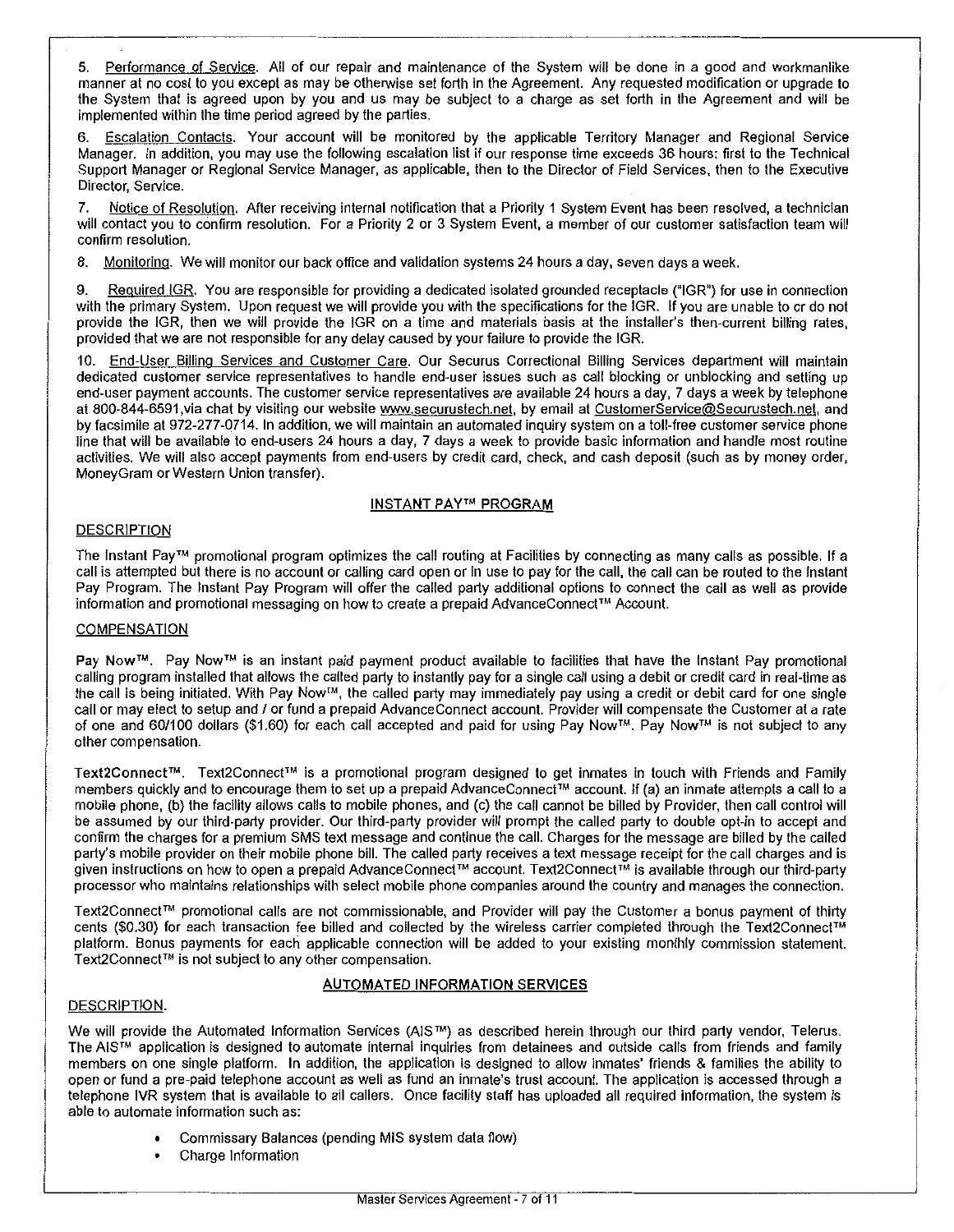- Court Appearance Dates, Times, Locations
- Bond Amounts, Types
- Projected Release Dates
- Visitation Eligibility, Times

Automated Information Services 2.0 is configurable to meet the specific needs of your facility. The standard option includes automation of inmate and facility information to constituents who call your existing main telephone number and to inmates at your facility. You can also choose to add any of the following additional options (check all that apply):

- Automation of inmate and facility information to constituents (standard)
- Automation of inmate and facility information to inmates (standard)
- Ability to open or fund a Securus pre-paid telephone account
- Ability to fund an inmate trust account

The application provides all information automatically without staff intervention 2417 from any standard day-room or outside telephone with no new wiring required. Facility staff personnel must maintain information on the system. Customer shall be responsible for any/all integration fees incurred by their JMS/MIS system provider in order for AIS to receive inmate data.

#### PAYMENT:

Customer shall pay a monthly fee in the amount of eight hundred and no/100 dollars (\$800.00) ("AISTM Fee), which shall be payable through a Commission deduction. If the AIS<sup>™</sup> Fee exceeds the Commission for the relevant month or if, for any reason, the Agreement terminates or expires during the relevant month, then we will invoice you for the balance which shall be due within thirty (30) days after the date of the invoice.

Notwithstanding anything to the contrary, the parties acknowledge that the AIS'M monthly fee is based on Customer's estimated Average Daily Population ("ADP") count. Therefore, on January 1st of every year during the term of service, Customer will provide its average ADP count so that the per inmate charge for AIS'M may be adjusted accordingly for the following year. The AIS'M Fee is calculated using a minimum Fee based on the Facility's ADP. It is the Customer's responsibility to provide the ADP numbers, and request a modification in the price of AIS'M Fee. Provider will modify the AIS'M Fee per year based on a comparison of any three (3) consecutive months' ADP levels. If the ADP levels have fluctuated by more than fifteen percent (15%), Provider will modify the AIS™ Fee on a going forward basis.

Compensation (Set-up Charge and Monthly Fee) is determined by AIS features chosen. Securus has the rights to modify and increase compensation if feature set is modified or changed by the facility after contract execution.

#### STATEMENT OF WORK:

a) Specifications and Assumptions

The system will contain two primary applications. The first application will automate answering of incoming calls from the public or "friends and family;" the second will automate inmate information requests via existing inmate phones.

- i. Outside "Friends and Family" Application
	- Speech (Voice) Recognition including inmate identification by first and last name.
	- Date of birth "fallback" to inmate name recognition.
	- Text-to-Speech.
	- Spanish Interface.
	- Inmate Trust/Commissary deposits by major credit card.
	- Securus Pre-paid Phone account funding by major credit card (available for Securus phone customers only).
	- Charges.
	- Bond Amounts and Types.
	- Court Dates, Times, and Locations.
	- Visitation eligibility and times including times by inmate name, housing location.
	- Visits remaining for the week.
	- Inmate location (if multiple addresses).
	- Projected Release Dates.
	- Identification of detainers and holds.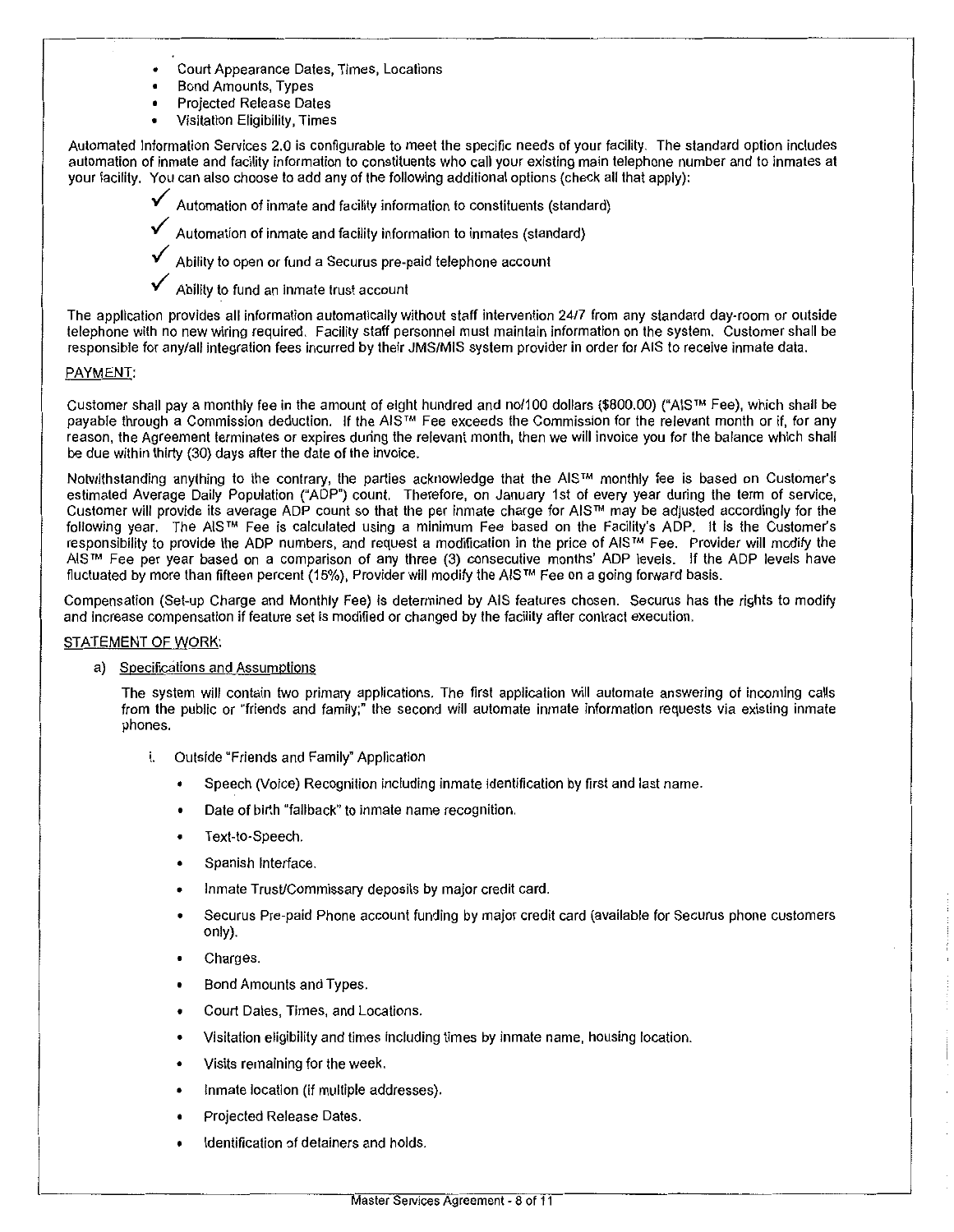- Support for inmate types such as regular, federal, juvenile.
- Blocking of sensitive (sex, child crime charges) inmates.
- General Facility Information including facility location, directions, hours, mailing policies, visitation policies, money deposit policies, medication/prescriptions polices, inmate phone system information, and commonly requested phone numbers.
- Porting of existing facility phone numbers to secure hosting facility. No limit as many numbers as desired can be pointed to AIS.
- Transfers of exception callers back to facility staff members for personal assistance.
- Queuing with hold music and updates for transferred callers when facility staff members are unavailable.
- ii. Inmate Application
	- Seamless integration with provider's Inmate Phone System, IE: "Press \*11 for Automated Inmate Information."
	- Spanish Interface.
	- **Commissary Balances.**
	- Charges.
	- Court Dates and Locations.
	- Bond Amounts and Types.
	- Visitation eligibility and times including times by inmate name, housing location.
	- Visits remaining for the week.
	- Inmate location (if multiple addresses).
	- Identification of detainers and holds.
	- Projected Release Dates.
- iii. Overall
	- JMS integration for the Outside Application and the Inmate Application will be through flat-file, FTP imports. Imports take place in pre-determined intervals; fifteen minutes is standard. Customer will push Pipe, Comma, or Tab Delimited formatted data to a password protected FTP site.
	- Hosting from Class Ill data center located in Denver, CO,\_including features such as multiple power redundancies, climate control, biometric security, and raised floors.
	- Unlimited usage per month included (no cap on minutes).
	- Galt Summary and Port Usage Reports emailed or faxed on weekly or monthly basis.
- b) Equipment. Since the AIS<sup>TM</sup> solution will be hosted, no new equipment will be installed at the Customer Facility. However, the Customer will be required to push (through secure FTP) flat file imports in 15 minute intervals, which will require resources of a server class machine with a stable and continuous Internet connection.
- c) Service Level Agreements
	- Uptime availability: 99%, apart from scheduled downtime, tracked and reset on a monthly basis.
	- Seven days a week, 24 hours/day coverage.
	- 800-number phone/pager and email access to the Provider/Telerus support team.
	- One-hour, or better, response to support calls.  $\blacksquare$
	- Assignment of trouble ticket tracking number to each incident with resolution plan communicated within 24 hours.
	- One-business day, or better, response to support emails.
	- Remote diagnostics and resolution of software issues.
	- Voice file re-recordings not to exceed 1 hour per month.
	- New releases of product documentation.
	- Quarterly system review teleconferences including recaps of all incidents and resolutions.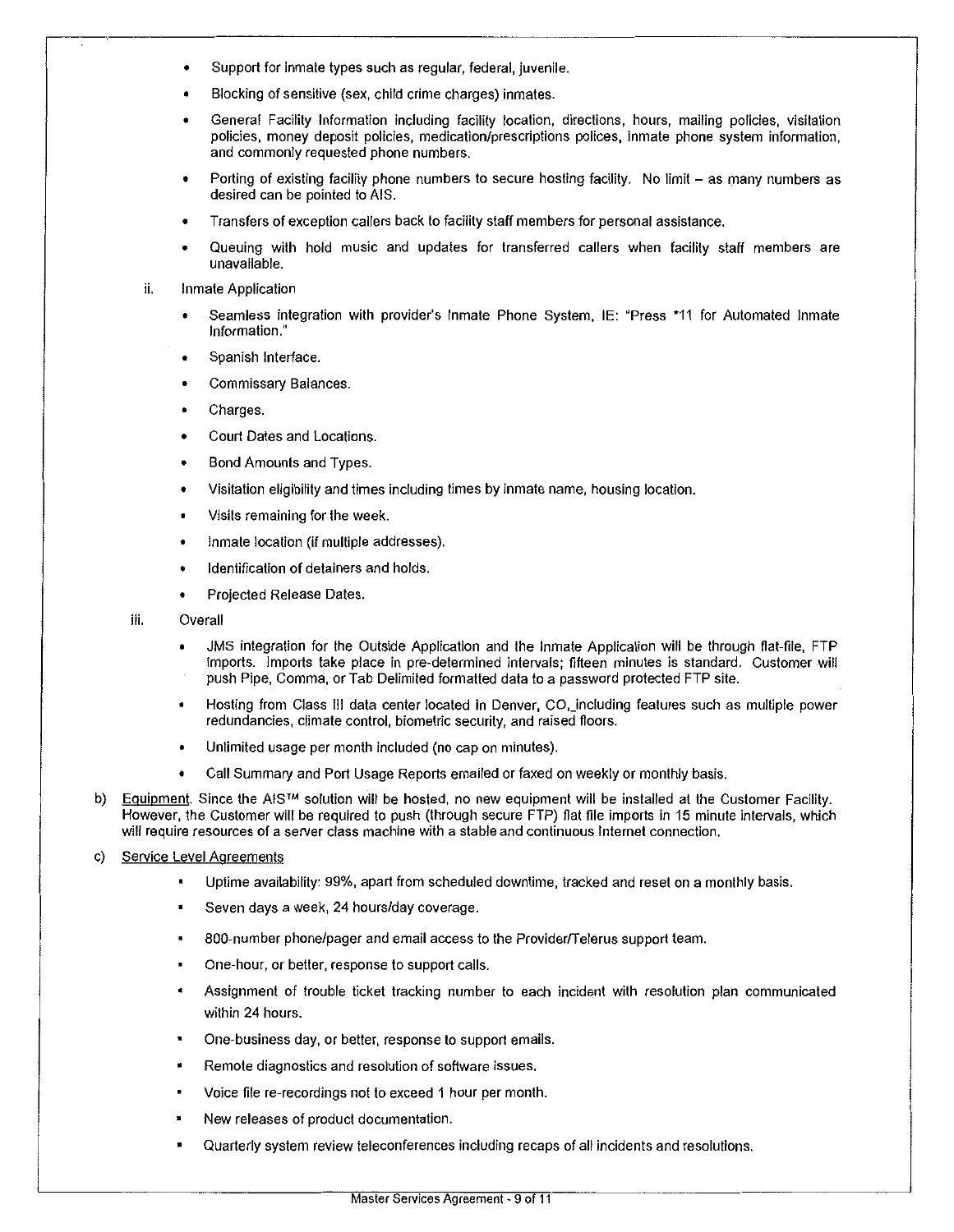#### COMMISSARY ORDER BY PHONE

#### DESCRIPTION:

Commissary Order by Phone allows an inmate to order and purchase commissary items using the inmate phone system by selecting an additional menu option on the phone system. Customer's commissary operator provides an interactive voice response system ("IVR") and a speed-dial number (800#) into the commissary's IVR. Customer hereby requests that Provider work with its commissary operator identified below to set up and activate Commissary Order by Phone at the Facility named in the chart below:

#### FACILITIES AND RELATED SPECIFICATIONS·

| Facility Name and Address                                             | <b>Commissary Operator</b> |
|-----------------------------------------------------------------------|----------------------------|
| Muskegon County Jail<br>125 W. Walton Avenue<br>Muskegon, MI<br>49442 | Compass Group              |

# PREPAID CALLING CARDS

#### DESCRIPTION:

Upon receipt of your written request, we will provide you with inmate Prepaid Calling Cards for resale to inmates at the Facilities specified in the chart below. Prepaid Calling Cards are not returnable or refundable; all sales are final. Each Prepaid Calling Card will be valid for no more than six (6) months from the date it is first used. The cards are subject to applicable local, state, and federal taxes plus any applicable per call surcharge fee. If you authorize us, we will deal with your third-party commissary operator ("Commissary Operator") for the sole purpose of selling Prepaid Calling Cards to you. If that is the case, you shall notify us in writing of any change in the identity of the Commissary Operator, which change shall be effective on the date that we receive the notice. Notwithstanding anything to the contrary, you will remain primarily liable for the payment for Prepaid Calling Cards sold to Commissary Operator on your behalf.

#### TAXES:

The face value of the Prepaid Calling Cards does not include any taxes or other fees. Provider will invoice Customer for each order of Prepaid Calling Cards. Customer agrees to pay the invoice within thirty (30) days, including all applicable sales taxes and other regulatory charges. Customer may provide a Sales and Use Tax Resale Certificate to Provider stating that Customer will be responsible for charging the applicable taxes to the end-users and for remitting the collected taxes to the proper taxing jurisdictions. If Provider receives a Sales and Use Tax Resale Certificate from Customer, Provider will not charge applicable sales taxes on Customer invoices for Prepaid Calling Cards purchases.

#### COMPENSATION:

The face value of the Cards less the applicable percentage specified in the chart below plus any applicable sales tax and shipping charges shall be due and payable within thirty (30) days after the invoice dale. After such thirty (30) day period, then we reserve the right to charge interest on the overdue amount at the lower of (a) fifteen percent (15%) per annum or (b) the maximum rate allowed by law and to deduct the invoice price of the Cards plus any accrued interest from any amounts we owe you until paid in full. If you authorize us in writing we will deduct amounts owed from your earned Commissions. If the amounts owed exceed the Commission for the relevant month or if, for any reason, the Agreement terminates or expires during the relevant month, then we will invoice you for the balance which shall be due within thirty (30) days after the date of the invoice. All applicable sales taxes will be charged on the invoiced amount of the Prepaid Calling Card sale, unless Customer provides us a valid reseller's certificate before the time of sale.

# FACILITIES AND RELATED SPECIFICATIONS:

| Facility Name and Address                                         | <b>Discount Percentage</b> |
|-------------------------------------------------------------------|----------------------------|
| Muskegon County Jail<br>25 W. Walton Avenue<br>Muskegon, MI 49442 | 63.5%                      |

#### CALLING RATES

Provider will charge rates that are in compliance with state and federal regulatory requirements. International rates, if applicable, will vary by country.